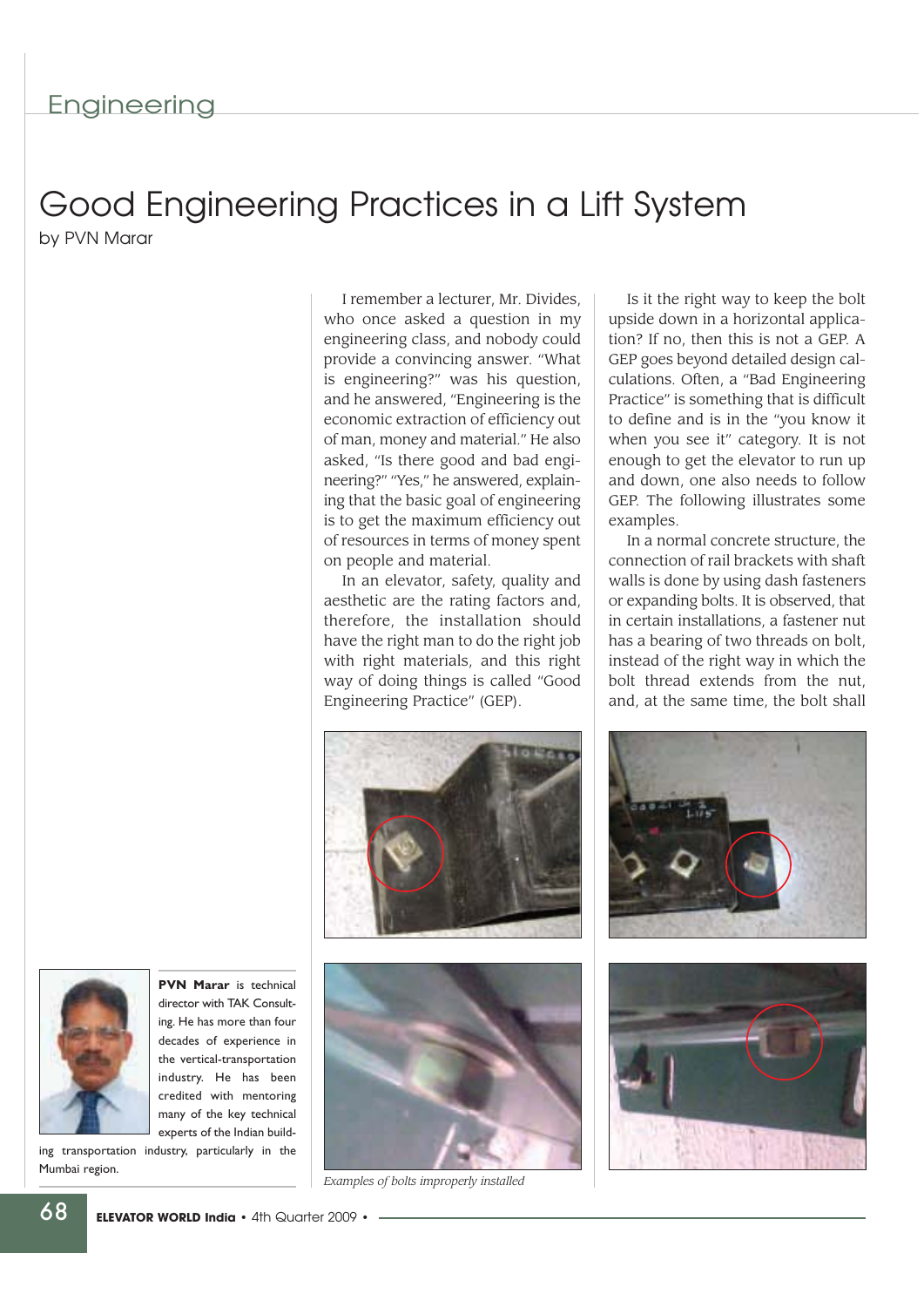have the specified penetration. This may be seen as a small overlooked but major concern, as the brackets that support the entire rail-guiding system may get detached from the structure if the nut gives way due to vibration. While all of the detailed design calculations prove otherwise, a minimum of two full threads of bolt must extend from nut after giving the required torque; this would be a GEP.

Few installations have adopted a single compensating chain (whisperflex) arrangement instead of two in normal practice. This may be due to design criteria, or nonavailability of material for specific application or, in some cases, the car rail comes in line with the counterweight center, forcing an undesired diagonal connection. A single compensating chain suspended at one side of a counterweight frame can cause the frame to imbalance. As the frame goes up, it becomes more imbalanced due to the weight of the compensating chain and generates an unequal pressure on the guide shoes. More pressure on the shoe creates more wear and tear. Remember that in a 20-stop elevator (with a 1000-kg capacity having 8 # ropes of a 10-mm size) requires a compensating chain



or whisper-flex between 250 to 300 kg in weight, depending on the construction and type of hoist rope – enough to imbalance a counterweight frame. This increases when the car travels down. The problem can be eliminated if the compensating chain is installed at the center to balance the entire frame and thus avoid abnormal wear and tear of the guiding systems. The only extra requirement in this arrangement is to have two buffers instead of one. Alternatively, a small size weight (Figure 1) can be added on the normal weight at the opposite side of a compensation chain. Also, a specially designed filler weight (Figure 2) can be used for balancing. However, both arrangements will be inclusive of the total counterbalance weights. Unfortunately, the static balance of counterweight is seldom looked at seriously.

In one routine validation of a lift, I experienced an abnormal sound and vibration while the elevator was in motion. Inspecting from the lift pit, it was found that the whisper-flex (chain) loop (hitch center to center) is more than 1,100 mm. As the whisperflex is flexible and of a specific bending and stiffness nature, the designed limit of loop is about 457-609 mm (diameter 25.1-45.5 mm) given by manufacturer, depending upon the diameter (Siecor Corp. elevator mechanical design.) In this variation in hitch distance force, both sides of the loop take a "V" shape, which meshes with the "swayless" provided at the bottom and resists the free movement that causes the chain to sway while the lift is in motion.



When the chain fall is perpendicular, swayless or steadier are free from any force or friction, other than from the vibration of the chain due to building sway, abrupt stop and wind pressure, which will happen occasionally for a considerable short time.

This vibration due to the friction of whisper-flex varies as the lift position changes in its travel. The mass and pulling angle, low tension and flexibility of the chain cause more amplitude. This angular pulling also generates extra force on the guide rail by the top and opposite bottom guide shoes. When asked about the anomaly, someone at the site admitted that the shifting of whisper-flex was done to facilitate car static balance, giving scant attention to compensating chain fall.

Recently, there was a traction failure in one of the lifts. The lift slipped and struck the buffer with full load, but, fortunately, nobody was seriously hurt. We were assigned to investigate the incident. After inspecting the machine and deflector placement, we found the arc of contact or angle of wrap was less. By calculating the existing traction, it was found to be 118° where as a good traction should be above 150°. What went wrong here were not the resources, but the installers failed to enforce and apply good engineering, possibly due to ignorance.

I have seen an installation in which two car buffers are used diagonally, where the car frame and car are parallel to the landing sill. When the lift over travels, the platform bottom will directly strike the buffer, and the impact is directly felt in car, causing the platform to bulge, the car panel to deform and even the platform connecting bolt (sound isolation arrangement not used) with car frame to shear. So the impact is absorbed on the car frame, not on the platform.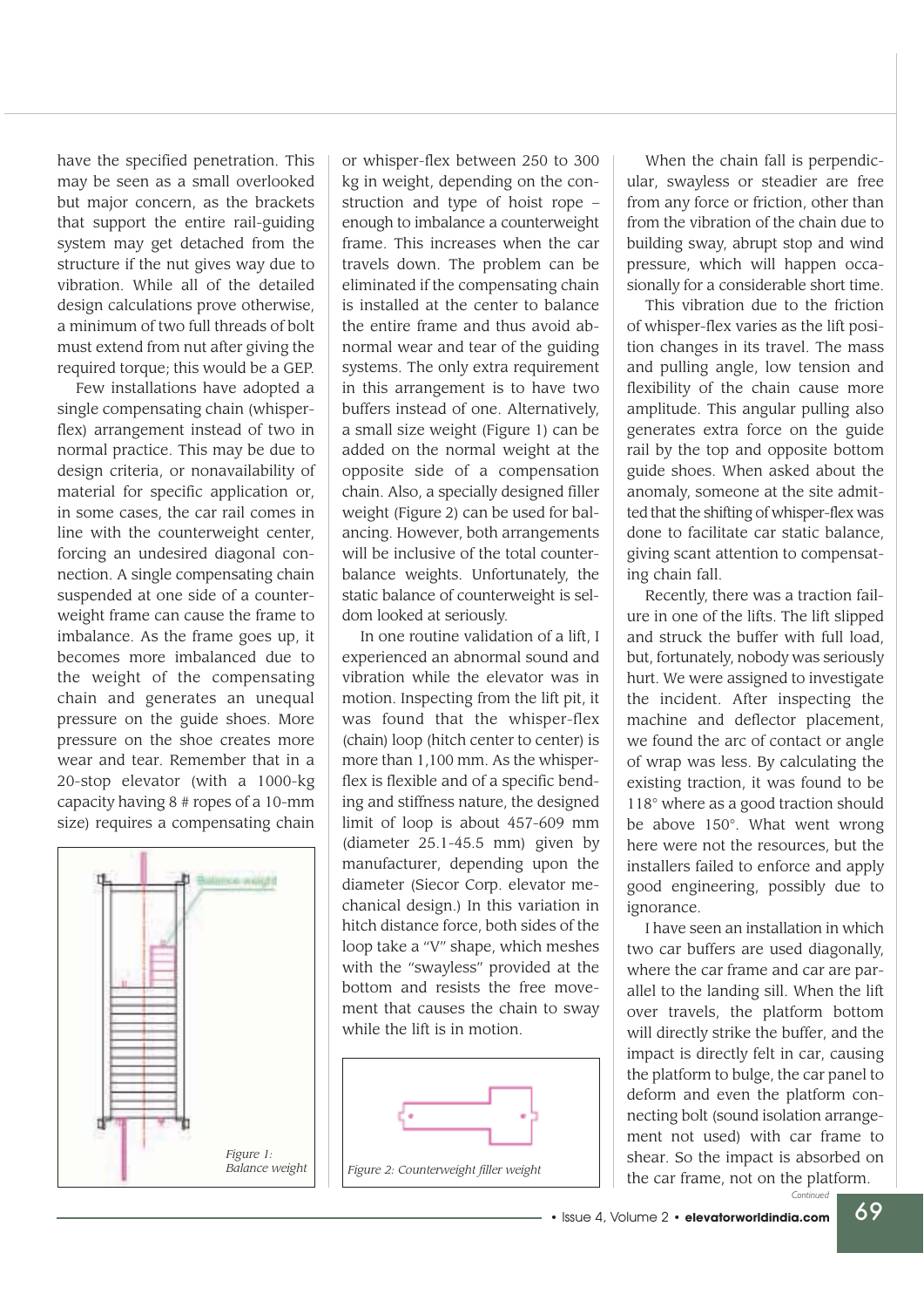## Engineering continued

A geared machine was placed facing the motor shaft very close to the wall, though there was enough space in the machine room to turn the machine 180°. When I asked the people at the site to demonstrate the rescue operation, the cranking wheel could not be fixed due to lack of space. To my surprise, there was not even a brake release device. They used and adapted a crude method and tools to move the car. The lift had been running for the last six months with some over travel. The reason obviously was that whenever there was an entrapment, the rescuer loosened the brake-arm spring nut to release the brake, which was not set properly after the evacuation.

Another example involved an entrapment with the lift above the floor level about one foot. An elderly lady was inside the lift, and the door was partially opened. The rescuers found no locking key (a square pin used to connect the cranking handle with

motor shaft), inserted a nail in place of the key and started the rescue operation. As they opened the brake to bring the lift down, the cranking handle slipped (the nail being round and under size) and the lift moved up without any control due to load condition. Fortunately, the lady inside the lift did not attempt to come out, thus a major incident was averted.

How many of us periodically check the calibration of the speed governor? Due to time constraints and the work involved, the conventional method of calibration (keep the lift at top floor, remove both ends of the governor rope from car hitch, join them together and add a small weight, let it go down due to gravity, which makes the governor sheave turn fast exceeding contract speed, causing the governor to trip and subsequently measure the tripping speed with a tachometer) is not possible during routine maintenance, though some suppliers have a governor with a test groove. The normal practice employed is to check the safety gear by actuating governor physically and satisfy with the safety gear grip on car rails, but not the governor for its overspeed mechanism – in a vehicle, brakes applied and found working. Just imagine what the consequences would be if the brake pedal were not applied when the vehicle in front of you stopped suddenly. It is a human error. However, in case of a governor, the failure would be its actuating mechanism resulting in a runaway car.

On the basis of tracking records, the lack of even more accidents does not allow one to presume that there will never be a rope snap or free fall, and, therefore, calibration of the governor is not required periodically. Or are we waiting for somebody to require a complete periodical drop safety test? The option for a wellengineered calibration tool is left with the elevator manufacturer. The point here is to ensure that any system